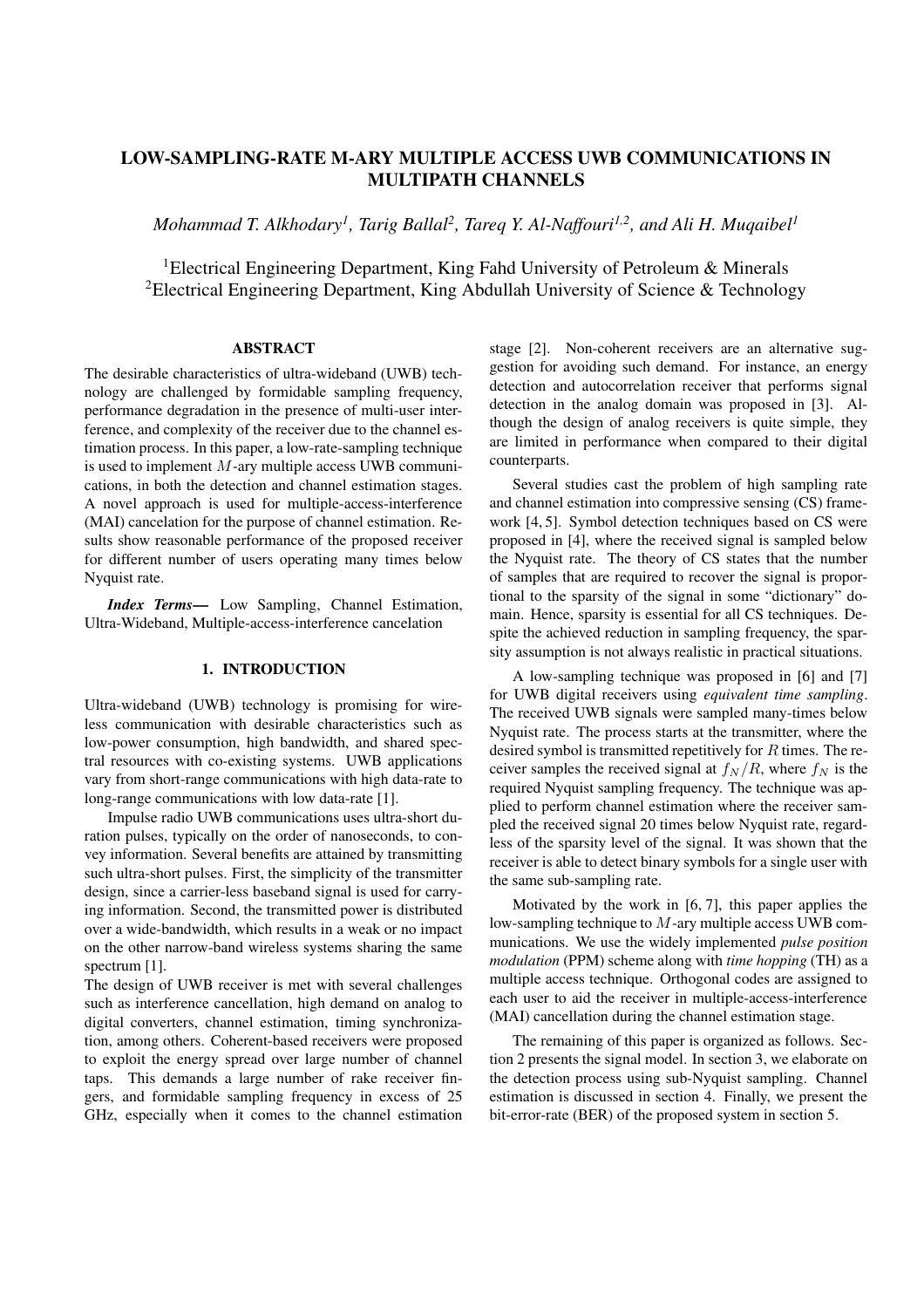#### **2. SIGNAL MODEL**

#### **2.1. Transmit Signal Model (Continuous-Time)**

The proposed UWB system uses TH multiple access to differentiate between users [8]. PPM is used for data symbol modulation [9]. The user sends a data symbol i where  $i \in$  $\{0, 1, ..., M - 1\}, M = 2^b, b$  is the number of bits in one symbol. A transmitted data symbol of one user, is composed of  $N_s$  frames<sup>1</sup> each of duration  $T_f$ . A frame is divided into  $N_c$ chips each of duration  $T_c$ . To transmit one data symbol, the user sends  $N_s$  pulses consecutively, i.e., one pulse per frame. The location of the pulse inside the frame is user and symbol dependent. Fig.1 illustrates the transmitted waveform of one symbol.



**Fig. 1**: Illustration of one transmitted symbol.

Accordingly, the transmitted signal for the  $v<sup>th</sup>$  user can be expressed as

$$
x_i^{(v)}(t) = \sum_{k=0}^{N_s - 1} g(t - kT_f - c_k^{(v)}T_c - \delta_{i^{(v)}}^k), \qquad (1)
$$

where  $q(t)$  is the second derivative of the well-known Gaussian pulse [9] of a duration  $T_g$  where  $T_g \ll T_c$ . k is the index of the transmitted pulses and indicates the number of time hops in one data symbol. Assuming that the number of users is  $N_u$ , v has a range of  $1 \le v \le N_u$ . The sequence  $\{c_k^{(v)}\}$ is a pseudorandom time-hopping sequence that is assigned to the  $v^{\text{th}}$  user.  $\{c_k^{(v)}\}$  is periodic with a period of  $N_p$ , i.e.  $c_k^{(v)} = c_{k+lN_p}^{(v)}$ , where l is an integer number. Each element of the hopping sequence is an integer random variable drawn from a uniform distribution over the interval  $(0, N_h)$ . Hence, the time hopping sequence adds a discrete time shift to the signal with value of  $0 \leq c_k^{(v)} T_c \leq N_h T_c$ .

The time shift  $\delta_{d^{(v)}}^k$  is used for PPM. Each data symbol is uniquely identified by the sequence of the time shifts  $\{\delta_i^k\}, k = 0, 1, 2, ..., N_s - 1$ , and *i* is the symbol index. Different methods for choosing the modulation time shifting sequence were proposed and discussed in [9]. In this work, the modulation time shifting sequence has been chosen such that all M signals are mutually orthogonal. This can be done by choosing  $\delta_i^k = 2[(k+i-1) \text{mod} M]T_g$ .

To avoid the overlapping of pulses from two different frames, the frame time is set to be  $T_f \geq T_g + \delta_{M-1}^{(v)} + N_h T_c$ , where

 $\delta_{M-1}^{(v)}$  is the maximum modulation shift and  $N_h$  is the maximum shift caused by the hopping sequence.

### **2.2. Received Signal Model (Continuous-Time)**

The received signal of the  $v<sup>th</sup>$  user can be expressed as

$$
r_i^{(v)}(t) = x_i^{(v)}(t) * h^{(v)}(t) + \ddot{x}(t) + n(t),
$$
 (2)

where  $n(t)$  is an additive white Gaussian noise (AWGN) with zero mean and variance  $\sigma^2$ , while  $\ddot{r}(t)$  is the UWB interference caused by other users. This interference is given by

$$
\ddot{x}(t) = \sum_{\substack{j=1\\l \neq v}}^{N_u} x_j^{(l)}(t - \tau^{(l)}) * h^{(l)}(t),\tag{3}
$$

where  $\tau^{(l)}$  is the time synchronization error, and  $h^{(v)}$  is the channel of the  $v^{\text{th}}$  user.

## **2.3. Discrete-Time Model of the Received Signals**

The discrete version of the continuous time signal model in equation (2) is given by

$$
\mathbf{r}_{i}^{(v)} = \mathbf{X}_{i}^{(v)} \mathbf{h}^{(v)} + \ddot{\mathbf{x}} + \mathbf{n} \quad i \in \{0, 1, ..., M - 1\}, \quad (4)
$$

where  $\mathbf{h}^{(v)} \in \mathbb{R}^{N \times 1}$  is the channel impulse response of the  $v^{\text{th}}$ user,  $\mathbf{X}_i^{(v)} \in \mathbb{R}^{N \times N}$  is the *transmission matrix* that contains shifted versions of the  $i<sup>th</sup>$  symbol of the  $v<sup>th</sup>$  user and it is a *Toeplitz matrix*,  $\bf{n}$  is AWGN, and  $\ddot{\bf{x}}$  is the interference caused by other users, which is given by

$$
\ddot{\mathbf{x}} = \sum_{\substack{l=1\\l \neq v}}^{N_u} \mathbf{X}_j^{(l)} \mathbf{h}^{(l)} \quad j \in \{0, 1, ..., M - 1\}.
$$
 (5)

## **3. DETECTION AT SUB-NYQUIST SAMPLING RATES**

#### **3.1. Conventional Correlation Detection**

Due to the time hopping and PPM, introduced in section 2.1, each data symbol of a user will have a unique transmission matrix,  $X_i^{(v)}$ . These matrices, along with the estimated channel impulse response  $\hat{h}^{(v)}$ , are used in a correlation receiver for the detection purpose [6]. To decide on the received symbol, the receiver measures the correlation between the received signal in (4) and the symbols' transmission matrices multiplied by the estimated channel. The correlation is obtained as follows

$$
\rho_{j,i}^{(v)} = \hat{\mathbf{h}}^{(v)^T} \mathbf{X}_j^{(v)^T} \mathbf{r}_i^{(v)}, \quad j = 0, 1, ..., M - 1
$$
  
=  $\hat{\mathbf{h}}^{(v)^T} \left[ \mathbf{X}_j^{(v)^T} \mathbf{X}_i^{(v)} \mathbf{h}^{(v)} + \mathbf{X}_j^{(v)^T} \ddot{\mathbf{x}} + \mathbf{X}_j^{(v)^T} \mathbf{n} \right],$  (6)

where  $(.)^T$  indicates the matrix transpose operation. The receiver then decides on the received symbol as the one that produces the maximum correlation  $\rho_{j.i}^{(v)}$ .

<sup>&</sup>lt;sup>1</sup>The greater the value of  $N_s$  the better the detection, and the lower the data rate.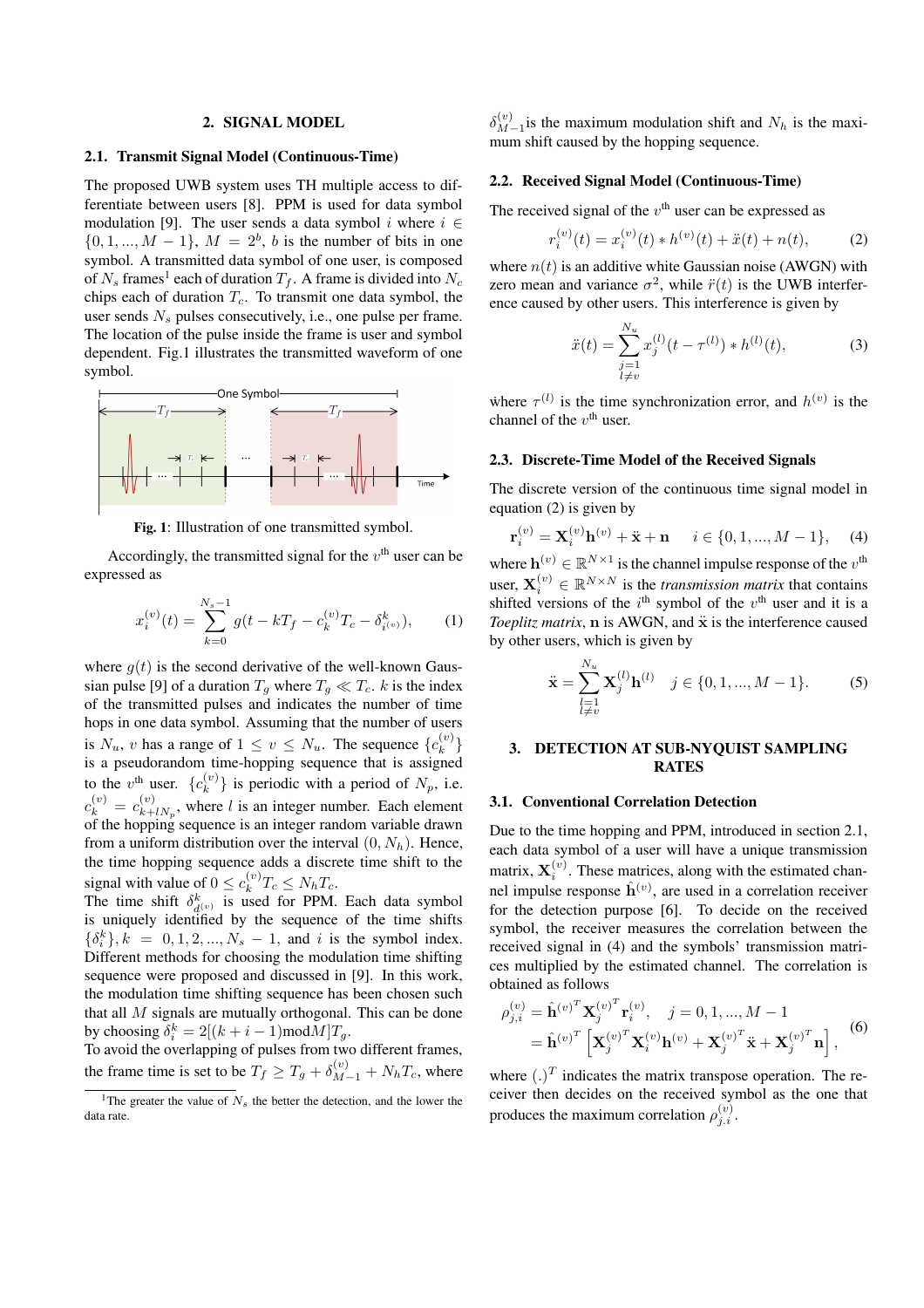#### **3.2. Sub-Sampled Correlation Detection**

A sub-Nyquist sampling technique was proposed in [6] for UWB communications. The transmitter repeats the transmitted pulse  $R$  times, the sampling frequency at the receiver will be reduced to  $f_N/R$ , where  $f_N$  is the Nyquist frequency. The key condition for this process to work successfully is that the number of samples of the repeated signal and  $R$  are co-prime numbers.

In this work, we apply the sampling technique proposed in [6] to the case of M-ary multi-user UWB communication. Suppose that the transmitter sends  $R$  repetitive versions of (1). The transmitted batch is then given by

$$
\bar{x}_i^{(v)}(t) = \sum_{a=0}^{R-1} \sum_{k=0}^{N_s-1} g(t - kT_f - c_k^{(v)}T_c - \delta_{i^{(v)}}^k - aT_s), \tag{7}
$$

where,  $a$  is the repetition index. Consequently, the repetitive version of the linear model of the received signal in (4) becomes

$$
\bar{\mathbf{r}}_i^{(v)} = \bar{\mathbf{X}}_i^{(v)} \mathbf{h}^{(v)} + \bar{\ddot{\mathbf{x}}} + \bar{\mathbf{n}},\tag{8}
$$

where  $\bar{\mathbf{X}}_i^{(v)}$  represents R concatenated versions of the transmission matrix  $\mathbf{X}_i^{(v)}$  and it is expressed as

$$
\bar{\mathbf{X}}_i^{(v)} = \left[ \mathbf{X}_{i_0}^{(v)^T}, \mathbf{X}_{i_1}^{(v)^T}, ..., \mathbf{X}_{i_{R-1}}^{(v)^T} \right]^T.
$$
 (9)

The term  $\bar{\mathbf{x}}$  in (8) represents the interference from other users (each user uses the same repetition concept as in (7)) and is given by

$$
\bar{\mathbf{x}} = \sum_{\substack{l=1\\l \neq v}}^{N_u} \bar{\mathbf{X}}_j^{(l)} \mathbf{h}^{(l)}.
$$
 (10)

The received signal in (8) will be sampled at the new sub-Nyquist frequency,  $f_N/R$ . The sub-sampled signal can be expressed as

$$
\tilde{\mathbf{r}}_i^{(v)} = \tilde{\mathbf{X}}_i^{(v)} \mathbf{h}^{(v)} + \tilde{\mathbf{x}} + \tilde{\mathbf{n}},\tag{11}
$$

where  $\tilde{\mathbf{X}}_i^{(v)}$  indicates the sub-sampled version of the corresponding symbol in (8). Note that the channel impulse responses h in  $(8)$ ,  $(10)$ , and  $(11)$  are sampled at Nyquist rate as well as the rows of the transmission matrices. The noise  $\bar{n}$  is a concatenation of  $R$  statistically equivalent vectors. Hence, the sub-sampled version of the noise,  $\tilde{n}$ , is equivalent to one repetition of  $\bar{n}$ 

According to *Theorem 1* in [6], if R and the number of samples in  $\bar{\mathbf{r}}_i$  are co-prime, then the sub-sampled signal,  $\tilde{\mathbf{r}}_i^{(v)}$ and the the received signal  $r_i^{(v)}$ , as in (4), are equivalent in terms of having the same elements but with different order and different version of noise. Consequently, the following relationship hold true:

$$
\mathbf{X}_{i}^{(v)^{T}} \mathbf{X}_{j}^{(v)} = \tilde{\mathbf{X}}_{i}^{(v)^{T}} \tilde{\mathbf{X}}_{j}^{(v)}, \quad \forall i, j.
$$
 (12)

Therefore, the correlation parameter in the sub-sampling receiver will become

$$
\tilde{\rho}_{j,i}^{(v)} = \hat{\mathbf{h}}^{(v)^T} \tilde{\mathbf{X}}_j^{(v)^T} \tilde{\mathbf{r}}_i^{(v)}, \quad i = 0, 1, ..., M
$$

$$
= \hat{\mathbf{h}}^{(v)^T} \left[ \tilde{\mathbf{X}}_j^{(v)^T} \tilde{\mathbf{X}}_i^{(v)} \mathbf{h}^{(v)} + \tilde{\mathbf{X}}_j^{(v)^T} \ddot{\mathbf{x}} + \tilde{\mathbf{X}}_j^{(v)^T} \tilde{\mathbf{n}} \right].
$$
(13)

The receiver will then decide the received symbol based on the maximum value of  $\tilde{\rho}_{j,i}^{(v)}$  for all  $j = 0, 1, ..., M$ .

## **4. CHANNEL ESTIMATION**

In this section we first introduce orthogonal pilot symbols that are used to eliminate MAI for aiding channel estimation. Then we elaborate on the *bounded data uncertainty* [6] estimator that is used to estimate the UWB channel for each user individually.

## **4.1. Pilot Symbols Design**

Recall the received signal in  $(4)$ . The user interference term  $\ddot{x}$ makes the channel estimation, for the  $v<sup>th</sup>$  user, a challenging task. Our aim, in this section, is to design pilot symbols that would eliminate the user interference term to aid the channel estimation algorithm.

Let us consider M users (i.e.  $N_u = M$ ) who are assigned M mutually orthogonal codes drawn from columns of a Hadamard matrix of order  $M$ . Such matrix has the following structure:

$$
\mathbf{W}_M = \begin{bmatrix} \mathbf{w}^{(0)} & \dots & \mathbf{w}^{(v)} & \dots & \mathbf{w}^{(N_u - 1)} \end{bmatrix}, \qquad (14)
$$

where  $\mathbf{w}^{(v)}$  is the  $v^{\text{th}}$  column of  $\mathbf{W}_M$  and its elements are  $w_i^{(v)} \in \{-1, 1\}, i = 1, 2, ..., M$ . The columns of the matrix  $\mathbf{W}_M$ , referred to as "Walsh codes" [10], satisfy the following orthogonal property:

$$
\mathbf{w}^{(v)^T}\mathbf{w}^{(l)} = \begin{cases} M & v = l \\ 0 & v \neq l \end{cases} \forall v, l \in \{0, 1, ..., M-1\}. \tag{15}
$$

In order to take advantage of the orthogonality of Walsh codes, each user transmits a unique pilot symbol,  $d^{(v)} \in$  $\{0, 1, ..., M - 1\}$ , M times. The symbol is multiplied with the corresponding Walsh item  $w_i^{(v)}$ . Hence, the transmitted pilot symbol can be expressed as

$$
p^{(v)}(t) = w_m^{(v)} \sum_{k=0}^{N_s - 1} g(t - kT_f - c_k^{(v)}T_c - \delta_{d^{(v)}}^k). \tag{16}
$$

Note that the subscript  $d^{(v)}$  indicates that the  $v^{\text{th}}$  user chooses the v<sup>th</sup> symbol from the symbol set  $d^{(v)} \in \{0, 1, \ldots, M - \}$ 1} as a pilot symbol.

Similar to (4), the linear model of the received pilot symbol can be written as

$$
\mathbf{p}_{m}^{(v)} = w_{m}^{(v)} \mathbf{X}_{d^{(v)}}^{(v)} \mathbf{h}^{(v)} + \ddot{\mathbf{p}}_{m} + \mathbf{n}, \quad m \in \{0, 1, ..., M - 1\},\tag{17}
$$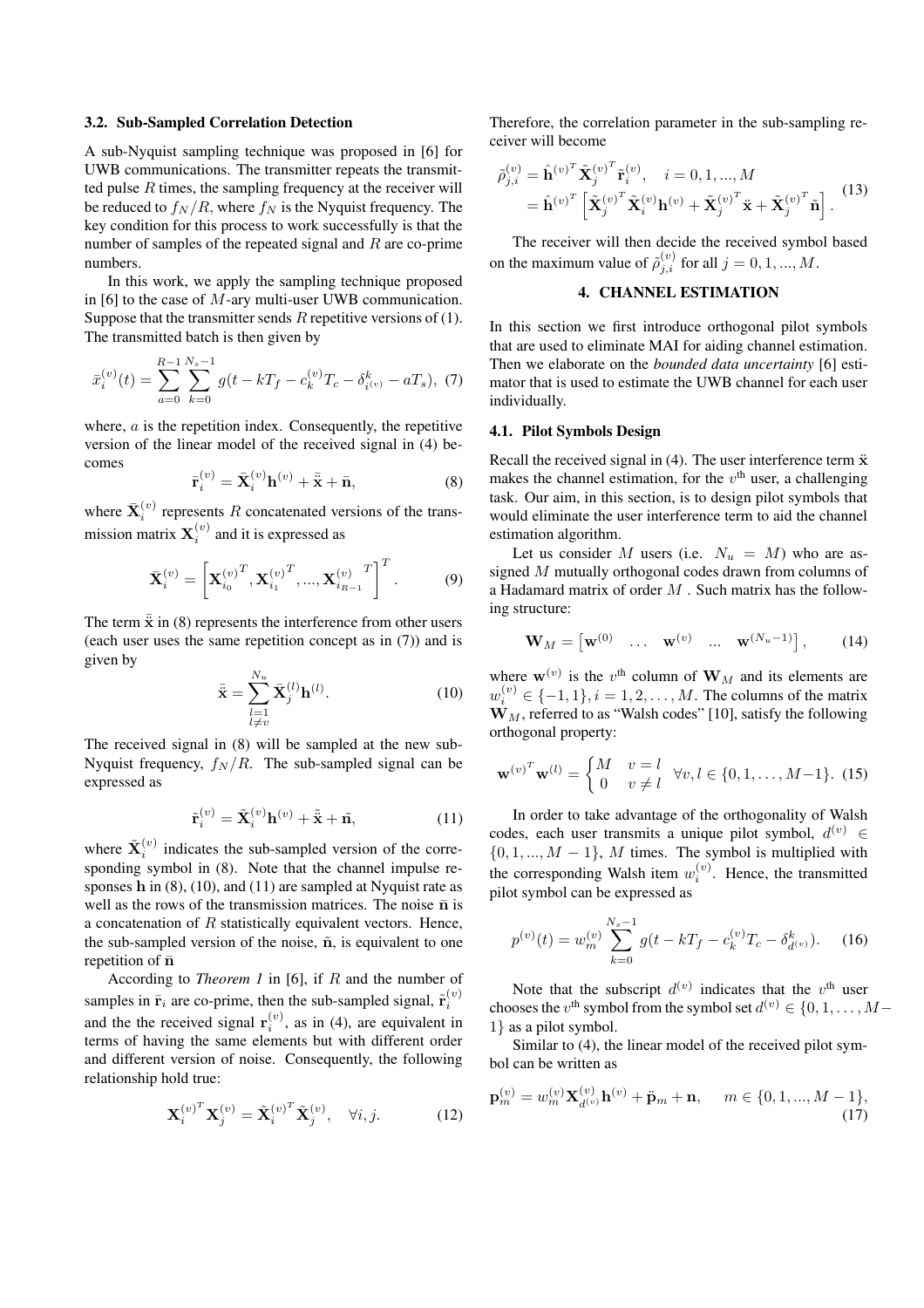where  $X_{\nu}^{(v)}$  is the transmission matrix of the pilot symbol for the  $v^{\text{th}}$  user.

Assuming that all users are synchronized and transmit their pilot symbols simultaneously, then  $\ddot{p}$ , the interference from the pilot symbols of the other users, is given by

$$
\ddot{\mathbf{p}}_{m} = \sum_{\substack{l=1\\l \neq v}}^{N_u} w_m^{(l)} \mathbf{X}_{d^{(l)}}^{(l)} \mathbf{h}^{(l)}.
$$
 (18)

The receiver will multiply the received pilot symbols with their corresponding Walsh codes and add them all together. This yields:

$$
\mathbf{p}^{(v)} = \sum_{m=0}^{M-1} w_m^{(v)} w_m^{(v)} \mathbf{X}_v^{(v)} \mathbf{h}^{(v)} + w_m^{(v)} \mathbf{p}_m + w_m^{(v)} \mathbf{n}
$$
  
=  $M \mathbf{X}_v^{(v)} \mathbf{h}^{(v)} + M \mathbf{n}.$  (19)

Due to the orthogonality property of Walsh codes, MAI in (19) will be canceled out.

To apply the sub-sampling technique in the channel estimation stage, the pilot symbol in (16) is transmitted repetitively for  $R$  times, then we end up with the matrix modeled in  $(9)$ . The signals are then sampled at a rate of  $f_N/R$ . The summation of the sub-sampled pilot symbols can be expressed as

$$
\tilde{\mathbf{p}}^{(v)} = M\tilde{\mathbf{X}}_{d^{(v)}}^{(v)}\mathbf{h}^{(v)} + M\tilde{\mathbf{n}}.\tag{20}
$$

The sub-sampled discrete signal  $\tilde{\mathbf{p}}^{(v)}$  is passed to the channel estimation algorithm in order to estimate the channel impulse responses of each user.

## **4.2. Channel Estimation Algorithm**

A channel estimation technique is derived in [6, 7] using a *bounded data uncertainty* (BDU) approach. The final estimator can be implemented in a computationally efficient manner using the fast Fourier transform (FFT) and its inverse (IFFT). The channel estimator is given by

$$
\hat{\mathbf{h}}^{(v)} = \text{ifft}\left[ \left( \Sigma^{(v)^2} + \gamma \mathbf{I} \right)^{-1} \text{fft}\left( \tilde{\mathbf{X}}_{d^{(v)}}^{(v)^T} \tilde{\mathbf{p}}^{(v)} \right) \right] \tag{21}
$$

where  $\Sigma^{(v)}$  is the singular-values matrix of  $\tilde{\mathbf{X}}_{d^{(v)}}^{(v)}$ . The parameter  $\gamma$  can be computed by solving

$$
\tilde{\mathbf{p}}^{(v)^{T}} U (\Sigma^{(v)^{2}} - \eta^{2} \mathbf{I}) (\Sigma^{(v)^{2}} + \gamma I)^{-2} U^{T} \tilde{\mathbf{p}}^{(v)} = 0. \quad (22)
$$

The solution of (22) and the ways of choosing the parameter  $\eta$ are described in [6,7], where the estimator in (21) was shown to significantly outperform to the *least squares* estimator.

#### **5. RESULTS AND DISCUSSIONS**

In this section, we present the simulation results for the proposed low-complexity UWB communication approach. We used the IEEE 802.15.4a standard [11] to generate the channel impulse responses based on UWB LOS indoor channel models (CM1). For this model, the maximum excess delay was estimated to be 8 ns at  $-10$  dB and 80 ns at  $-60$  dB [1]. The transmitted pulse was the second derivative of Gaussian pulse with 1 ns duration. The Nyquist rate was 4 GHz for −10 dB bandwidth. The results presented in this section were obtained by averaging over 500 simulation trials. Each trial consisted of the transmission of 300 random symbols for each user, drawn uniformly from the symbol set  $\{0, 1, \ldots, M-1\}$ , resulting in a total of 150K symbols for each user in all trials. The channels were generated independently for each user and assumed to be stationary during the transmission time. Each user transmitted  $M$  pilot symbols that were coded by the user's Walsh code for MAI cancellation. The estimated channels were then used for symbol detection as in (13).

The transmitted signals were constructed at the Nyquist rate and then convolved with the channel impulse responses, to obtain the noise-free received signal. Each transmitted signal comprised  $R$  repetition of symbols. At the receiver side, additive white noise was added to the received signal and finally the signal was down-sampled by a factor of  $R$ .

Performance was measured by calculating the bit error rate (BER) for different scenarios. Fig. 2 and Fig. 3 plot the BER versus the signal to noise ratio (SNR) for different values of the sub-sampling factor  $R$ . Fig. 2 shows the performance when the number of users, and the number of data symbols were four, i.e.  $N_u = M = 4$ . The performance is comparable for all sub-sampling cases, except when the number of signal repetitions  $R = 5$  is not co-prime with the number of samples in the received signal, which equals to, in this case, 1930 samples. In such case, the receiver fails to pick the right samples to represent the original signal sampled at Nyquist rate. Fig. 3 shows the system performance for number of users  $Nu = 8$ . The degradation in the sub-sampled case is due to performance loss related to the BDU estimator [7]. The effect of user interference is clearly shown in Fig.4 where the performance for different number of users is shown. The repetition rate was equal to  $R = 7$ . Consequently the sampling frequency was  $f_s = 571.4$  MHz.



**Fig. 2**: System performance for number of users,  $N_u = 4$